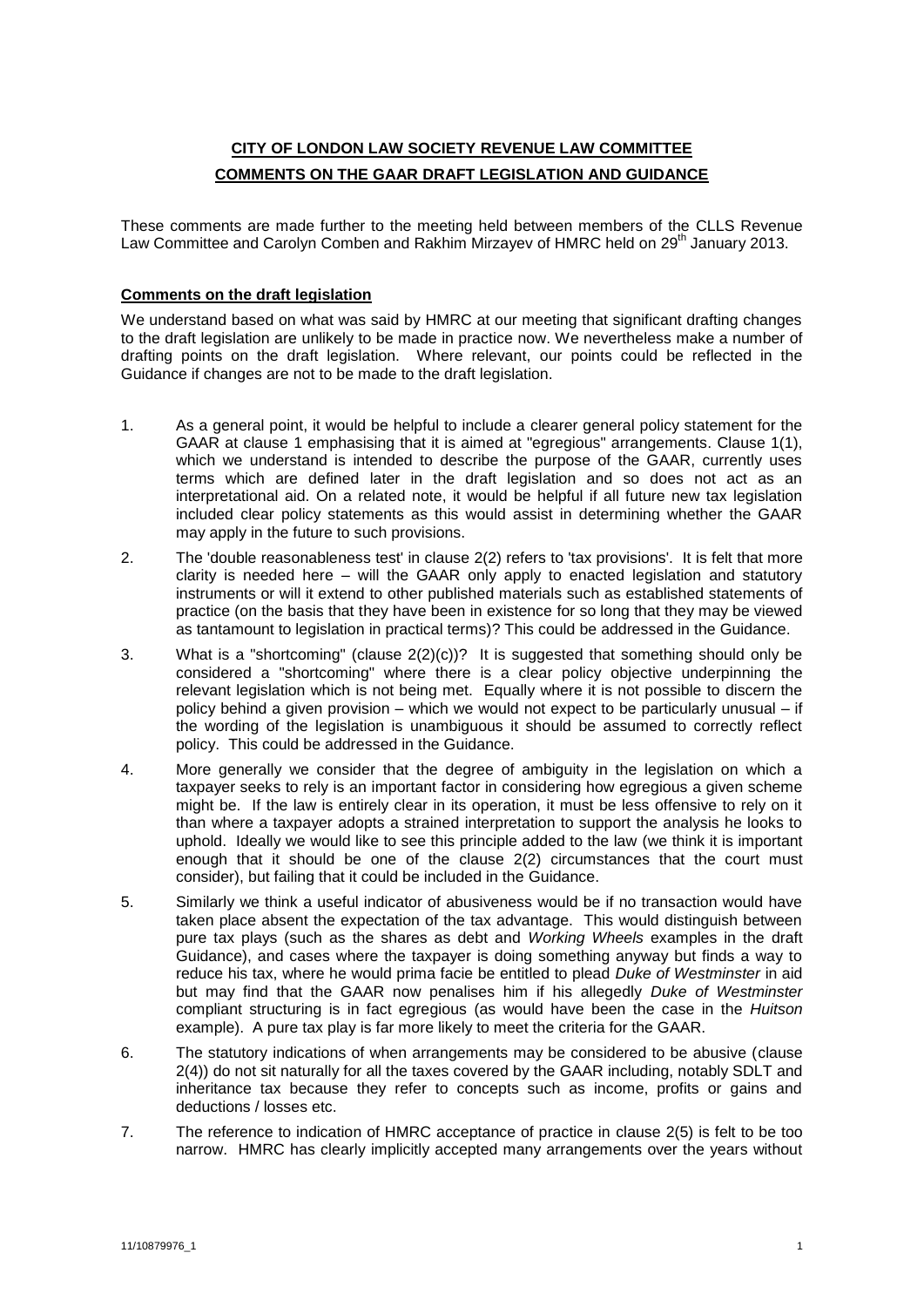any formal published reference to them. Relatedly, we consider that something being established practice should be enumerated as something which might indicate nonabusiveness independently of whether HMRC has accepted it (as per the original Aaronson suggestion). Again, these points could be addressed in the Guidance.

- 8. It is suggested that the list of "non-abusive" factors (clause 2(5)) should be extended. What about implicit acceptance of a state of affairs by HMRC or where legislation has been changed reflecting a policy shift (eg. revised Section 703 transactions in securities rules (now Chapter 1 of Part 13 ITA 2007)?
- 9. The reference in clause 4(6) should be to "all taxation purposes" , as we do not believe that the GAAR can, or that it is intended to, change the legal reality of a transaction undertaken.
- 10. In clause 6(2), it is stipulated that a Tribunal or Court *must* take into account the Advisory Panel ruling and in clause 6(3), it provides that the Tribunal or Court *may* take into account, amongst other things, guidance in the public domain. It is suggested that the two paragraphs should have the same emphasis: that the Tribunal or Court should be allowed to consider (and if appropriate, ignore) the Advisory Panel opinion. The FTT and the Courts are (usually) capable of determining for itself what evidence is relevant or not in any given fact finding task.
- 11. We have concern over "public domain" test in clause 6(3). Finding all "public" HMRC materials can be a challenge particularly if to be assessed at the time of the transaction. HMRC are likely to have more detailed knowledge generally than taxpayers and some taxpayers may be aware of HMRC's position on something because they have specifically previously cleared it with HMRC. There is also a general concern that HMRC release information to certain select groups in advance of the information becoming more generally public.
- 12. The 14 day timeframe in paragraph 9 of Schedule 1 is clearly too short and therefore unfair and a more realistic timetable should be stipulated. The Advisory Panel procedure should also be subject to time limits (even if indicative only).
- 13. There is real concern if HMRC and indeed the Advisory Panel are not time bound in any way. It is considered that the existing rules which allow taxpayers to effectively force HMRC's hands are not adequate when applied to the GAAR because of the uncertainty created and the fact that some taxpayers may be looking for a ruling from the Advisory Panel before deciding how to file their own tax returns.
- 14. The premise of paragraph 11(3) of Schedule 1 is that a 'tax advantage' has been obtained. We would welcome the Advisory Panel also being able to consider whether or not there is a "tax arrangement" and a "tax advantage".
- 15. There is general concern over paragraph 13 of Schedule 1 in that it should be drafted much more narrowly. As it stands, the provision allows a designated HMRC officer to effectively go on a "witch hunt" by issuing a GAAR notice where he or she *merely considers* that a tax advantage *may have arisen* to the taxpayer. If the concern here is that HMRC should not be prevented from applying the GAAR as an additional argument in cases where it believes that it can defeat a scheme on general principles (in which case no tax advantage would have arisen) we would prefer that this be made explicit.
- 16. We suggest including a provision which expressly provides that a taxpayer may choose to sidestep the Advisory Panel and instead put its case, including on the application of the GAAR, to a Tribunal or Court in the ordinary way. As the Advisory Panel process was included to protect the taxpayer, the taxpayer should be free to exclude it as there may be circumstances where the taxpayer may consider going to the Advisory Panel to be unhelpful or an unwelcome extra cost. For example, differing rules of evidence will apply before a Tribunal which the taxpayer may feel is preferable for a proper and detailed examination of their case (the Advisory Panel will have limited fact finding powers).
- 17. It is implied that the Advisory Panel will have terms of reference. We assume that these will be public (included as part of the Guidance or otherwise). It would be helpful to see a draft of these as soon as possible.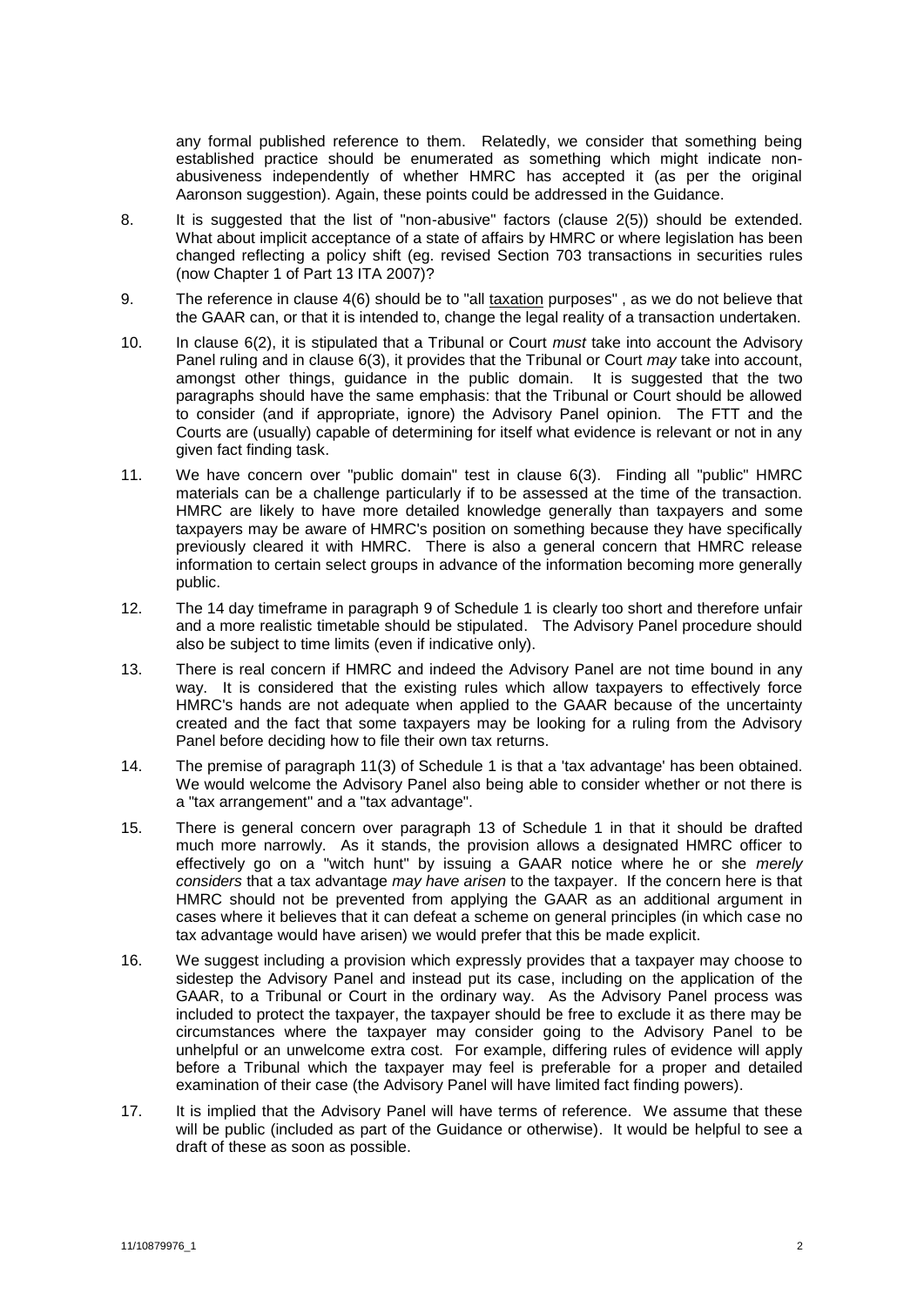18. We strongly consider that the legislation should provide generally for all opinions (majority and any minority) of the Advisory Panel to be published (anonymised as appropriate) and only the Advisory Panel should be able to rule against publication on confidentiality grounds. If this was expressly legislated for, it could supersede HMRC's existing duties of confidentiality and so concerns that those might otherwise be breached would fall away.

## **General comments on the draft Guidance**

- 1. It is considered important for the Guidance to state more clearly that aimed at "egregious" schemes only and that the whole tone of the Guidance should more clearly reflect this.
- 2. In terms of the examples given in the Guidance, it is felt that they:
	- lacked sufficient analysis to be truly helpful when applied to other scenarios, especially where apparently similar situations lead to different conclusions<sup>1</sup>;
	- in consequence, do not allow taxpayers and their advisers to extrapolate how the GAAR may apply to their own facts and therefore the examples combined with the rest of the Guidance are not sufficient enough to ease concerns about lack of certainty;
	- are too far in the '9s and 10s' on the scale of abusiveness, or obviously low on the scale and that more examples were needed closer to the "middle ground" (ie structures that we would acknowledge involve an element of planning but which are every day/common transactions and structures). Some of the examples at the bottom end of the scale would be better excluded as they provide no assistance in drawing the line where the GAAR does or does not apply<sup>2</sup>;
- 3. As discussed at our meeting, we suggest more examples be included. As advisers we feel constrained in suggesting more every day type transactions and structures to HMRC. However, we did discuss at our meeting with HMRC the use of Luxembourg companies and Eurobonds in international structuring and the indication was that these types of arrangements are likely not to be considered abusive. A good source of further possible scenarios/examples could also be cases where HMRC have lost on technical grounds (even if the law has subsequently be changed, the examples could consider what the position would be under the GAAR absent that change).
- 4. As indicated above, we would recommend that some of the most innocent examples be removed, since the implication that they are even worthy of serious analysis adds unhelpful colour and contributes to the overall impression of a GAAR that has potential application beyond only egregious schemes. Alternatively, some such structures might be dismissed briefly rather than being subjected to the line-by-line forensic approach (as now drafted) which very much implies that there is a GAAR question to be answered in those cases.

 1 For example, why is it a shortcoming in the shares as debt scheme that a 209(2)(c) ICTA 1988 (now section 1000 CTA 2010) distribution can be paid without the write down being disqualified, but not a shortcoming in the late paid interest structure that paying a penny of interest to the Cayman Islands would enable a more advantageous treatment for an unlimited amount of interest paid elsewhere? HMRC's quoted current guidance on the latter contradicts the analysis in the GAAR guidance in stating that this result could not have been the intention of Parliament.

 $\overline{2}$ For example, although the example on late paid interest rules (pages 46 to 49 of the draft Guidance) is generally helpful in that it is an example of something which is perhaps more towards the middle of the scale of tax planning than other examples of where the GAAR does not apply, the reasoning is somewhat difficult to follow. In particular, the example states (at paragraph 6.2.2.5) that HMRC has in the past indicated its acceptance of similar arrangements and cites as evidence for this an extract from the Corporate Finance Manual in which HMRC states its view that such arrangements are contrary to the spirit of the law